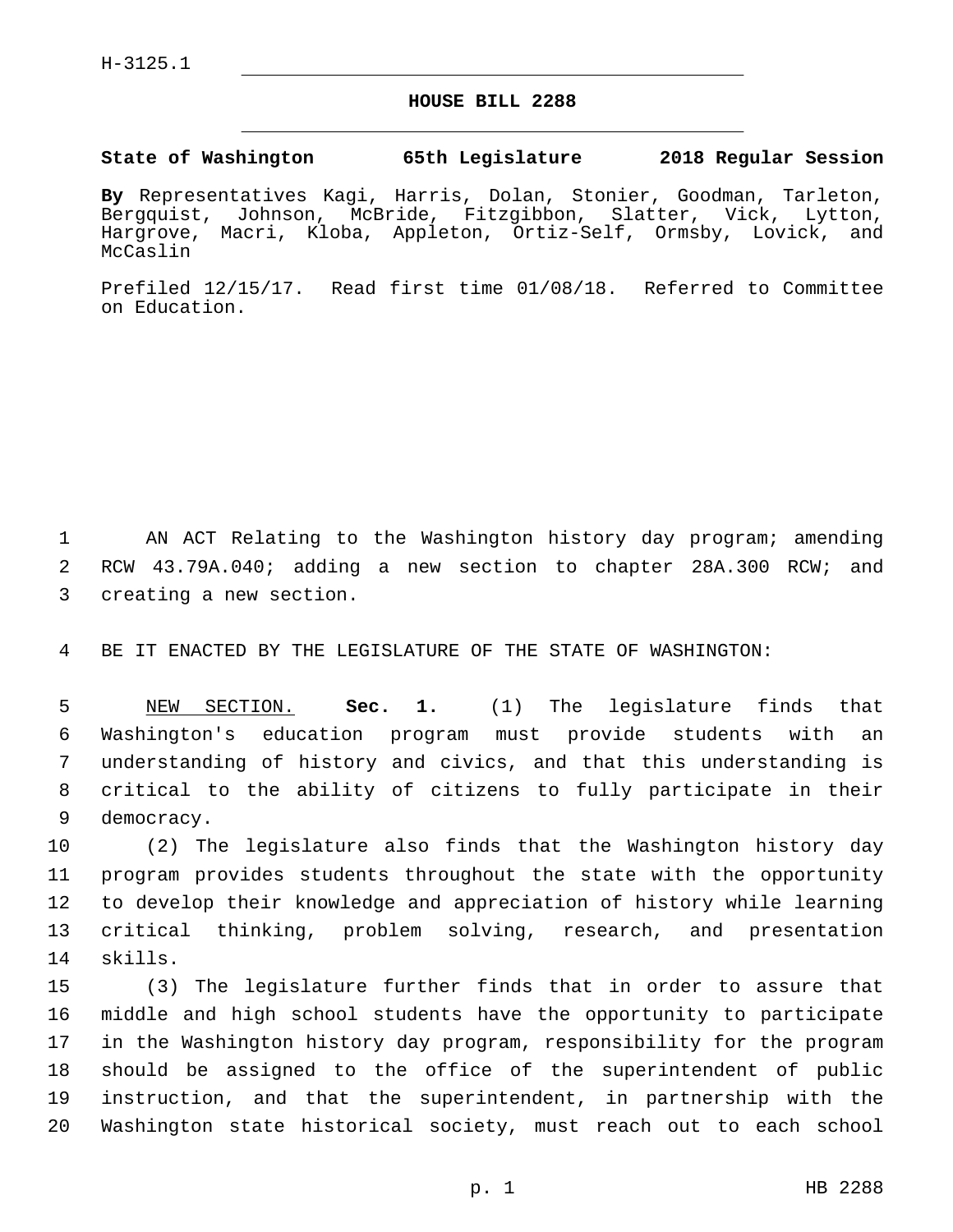district to provide students with the opportunity to engage in project-based learning focused on Washington state history.

 NEW SECTION. **Sec. 2.** A new section is added to chapter 28A.300 4 RCW to read as follows:

 (1)(a) Effective July 1, 2018, responsibility for administering the Washington history day program is transferred from the Washington state historical society to the office of the superintendent of public instruction. In accordance with this subsection (1)(a), and subject to funds appropriated for this specific purpose, the office of the superintendent of public instruction is responsible for the administration and coordination of the Washington history day program, a program affiliated with the national history day organization, including providing necessary staff support.

 (b) Subject to the requirements and limits of (a) of this subsection and subsection (3) of this section, the Washington history day program must be operated as a partnership between the office of the superintendent of public instruction, the Washington state historical society, and private parties interested in providing funding and in-kind support for the program. The Washington state historical society must, in coordination with the office of the superintendent of public instruction, promote the program and provide access and support for students who are conducting primary and secondary research of historical Washington state documents and 24 commentary.

 (2) The Washington history day account is created in the custody of the state treasurer. In collaboration with private and philanthropic partners, private matching funds will be procured to support Washington history day. All receipts from gifts, grants, or endowments from public or private sources must be deposited into the account. Expenditures from the account may be used only for the Washington history day program. Only the superintendent of public instruction or the superintendent's designee may authorize expenditures from the account. The account is subject to allotment procedures under chapter 43.88 RCW, but an appropriation is not 35 required for expenditures.

 (3) All reports, documents, surveys, books, records, files, papers, or other written or electronically stored material in the possession of the historical society and pertaining to the Washington history day program must be delivered to the custody of the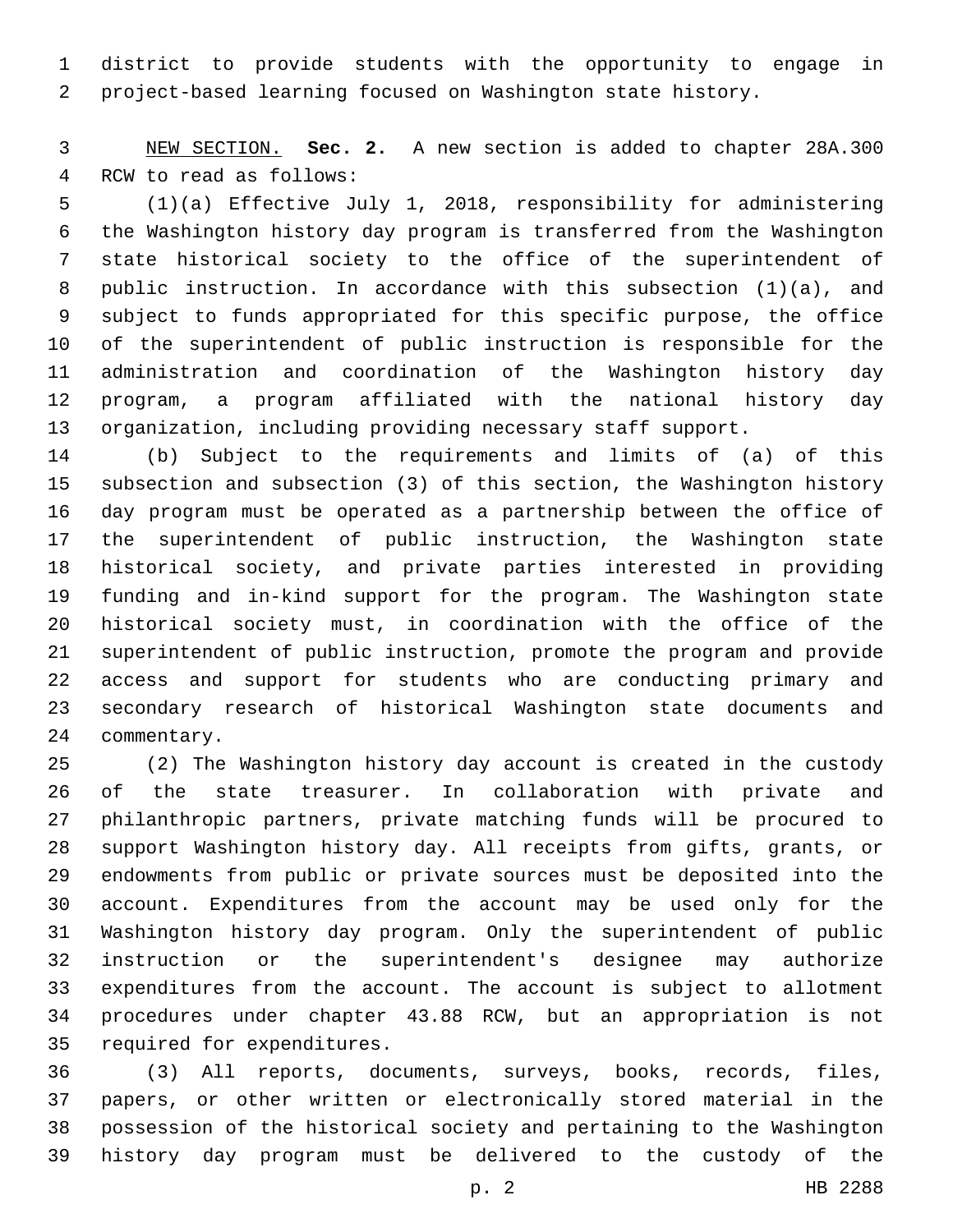superintendent of public instruction on or before July 1, 2018. Excepting funds necessary to promote and support the program, all funds, credits, or other assets held by the historical society in connection with the powers, functions, and duties transferred under this section are transferred to the office of the superintendent of 6 public instruction on or before July 1, 2018.

 **Sec. 3.** RCW 43.79A.040 and 2017 3rd sp.s. c 5 s 89 are each 8 amended to read as follows:

 (1) Money in the treasurer's trust fund may be deposited, invested, and reinvested by the state treasurer in accordance with RCW 43.84.080 in the same manner and to the same extent as if the money were in the state treasury, and may be commingled with moneys in the state treasury for cash management and cash balance purposes.

 (2) All income received from investment of the treasurer's trust fund must be set aside in an account in the treasury trust fund to be 16 known as the investment income account.

 (3) The investment income account may be utilized for the payment of purchased banking services on behalf of treasurer's trust funds including, but not limited to, depository, safekeeping, and disbursement functions for the state treasurer or affected state agencies. The investment income account is subject in all respects to chapter 43.88 RCW, but no appropriation is required for payments to financial institutions. Payments must occur prior to distribution of earnings set forth in subsection (4) of this section.

 (4)(a) Monthly, the state treasurer must distribute the earnings credited to the investment income account to the state general fund except under (b), (c), and (d) of this subsection.

 (b) The following accounts and funds must receive their proportionate share of earnings based upon each account's or fund's average daily balance for the period: The 24/7 sobriety account, the Washington promise scholarship account, the Gina Grant Bull memorial legislative page scholarship account, the Washington advanced college tuition payment program account, the Washington college savings program account, the accessible communities account, the Washington achieving a better life experience program account, the community and technical college innovation account, the agricultural local fund, the American Indian scholarship endowment fund, the foster care scholarship endowment fund, the foster care endowed scholarship trust fund, the contract harvesting revolving account, the Washington state

p. 3 HB 2288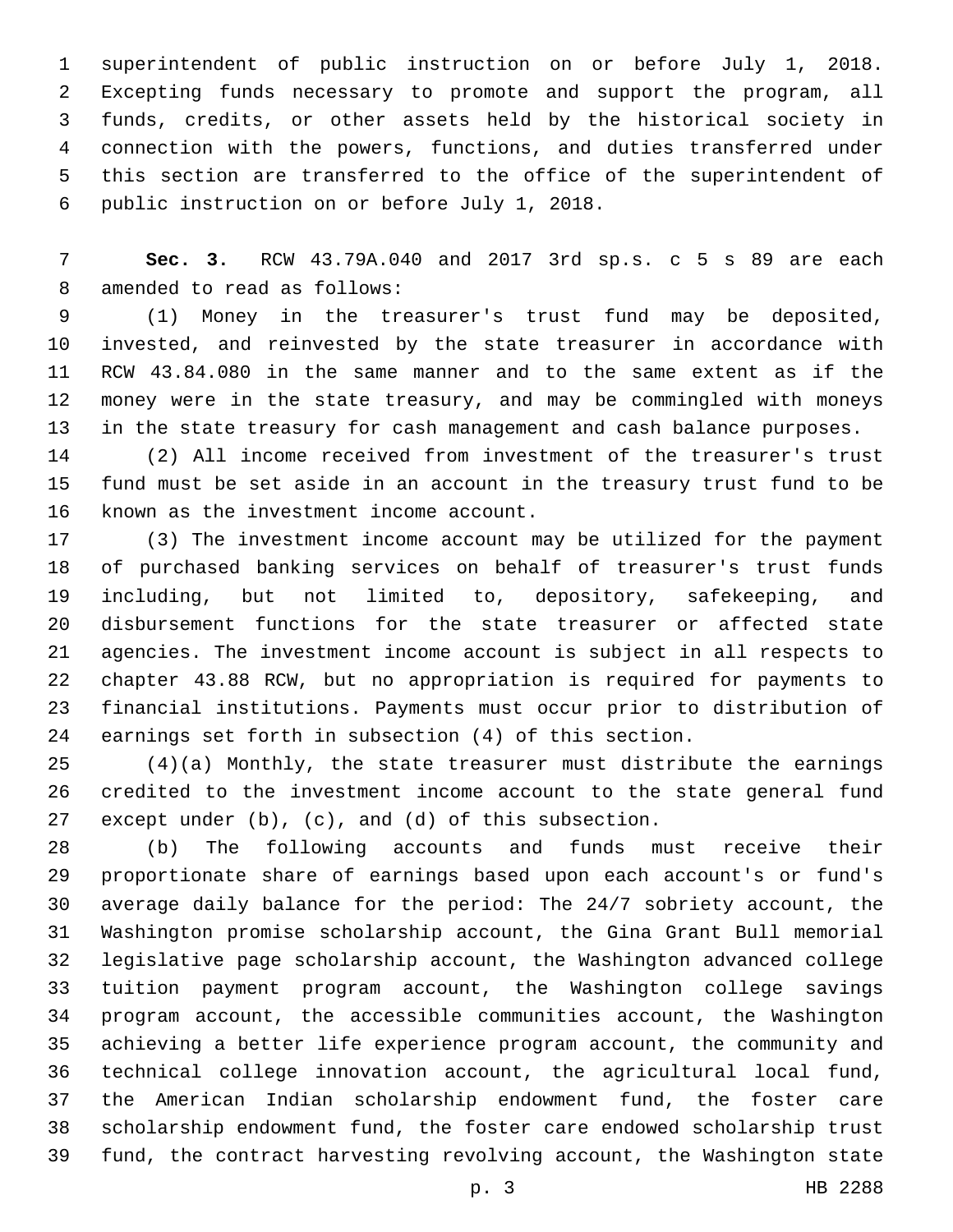combined fund drive account, the commemorative works account, the county enhanced 911 excise tax account, the toll collection account, the developmental disabilities endowment trust fund, the energy account, the fair fund, the family and medical leave insurance account, the food animal veterinarian conditional scholarship account, the forest health revolving account, the fruit and vegetable inspection account, the future teachers conditional scholarship account, the game farm alternative account, the GET ready for math and science scholarship account, the Washington global health technologies and product development account, the grain inspection 11 revolving fund, the Washington history day account, the industrial insurance rainy day fund, the juvenile accountability incentive account, the law enforcement officers' and firefighters' plan 2 expense fund, the local tourism promotion account, the low-income home rehabilitation revolving loan program account, the multiagency permitting team account, the northeast Washington wolf-livestock management account, the pilotage account, the produce railcar pool account, the regional transportation investment district account, the rural rehabilitation account, the Washington sexual assault kit account, the stadium and exhibition center account, the youth athletic facility account, the self-insurance revolving fund, the children's trust fund, the Washington horse racing commission Washington bred owners' bonus fund and breeder awards account, the Washington horse racing commission class C purse fund account, the individual development account program account, the Washington horse racing commission operating account, the life sciences discovery fund, the Washington state heritage center account, the reduced cigarette ignition propensity account, the center for childhood deafness and hearing loss account, the school for the blind account, the Millersylvania park trust fund, the public employees' and retirees' insurance reserve fund, and the radiation perpetual 32 maintenance fund.

 (c) The following accounts and funds must receive eighty percent of their proportionate share of earnings based upon each account's or fund's average daily balance for the period: The advanced right-of- way revolving fund, the advanced environmental mitigation revolving account, the federal narcotics asset forfeitures account, the high occupancy vehicle account, the local rail service assistance account, and the miscellaneous transportation programs account.